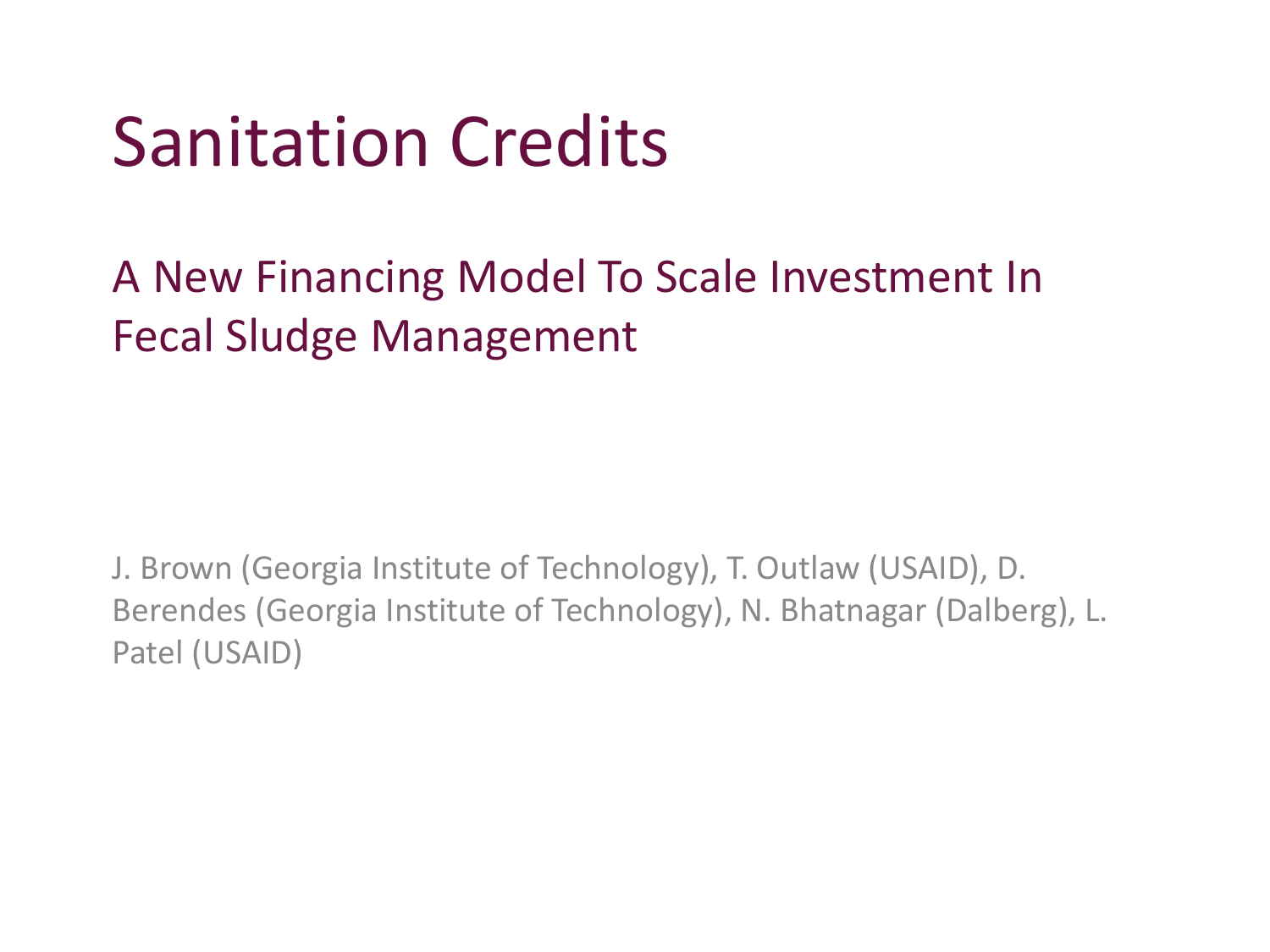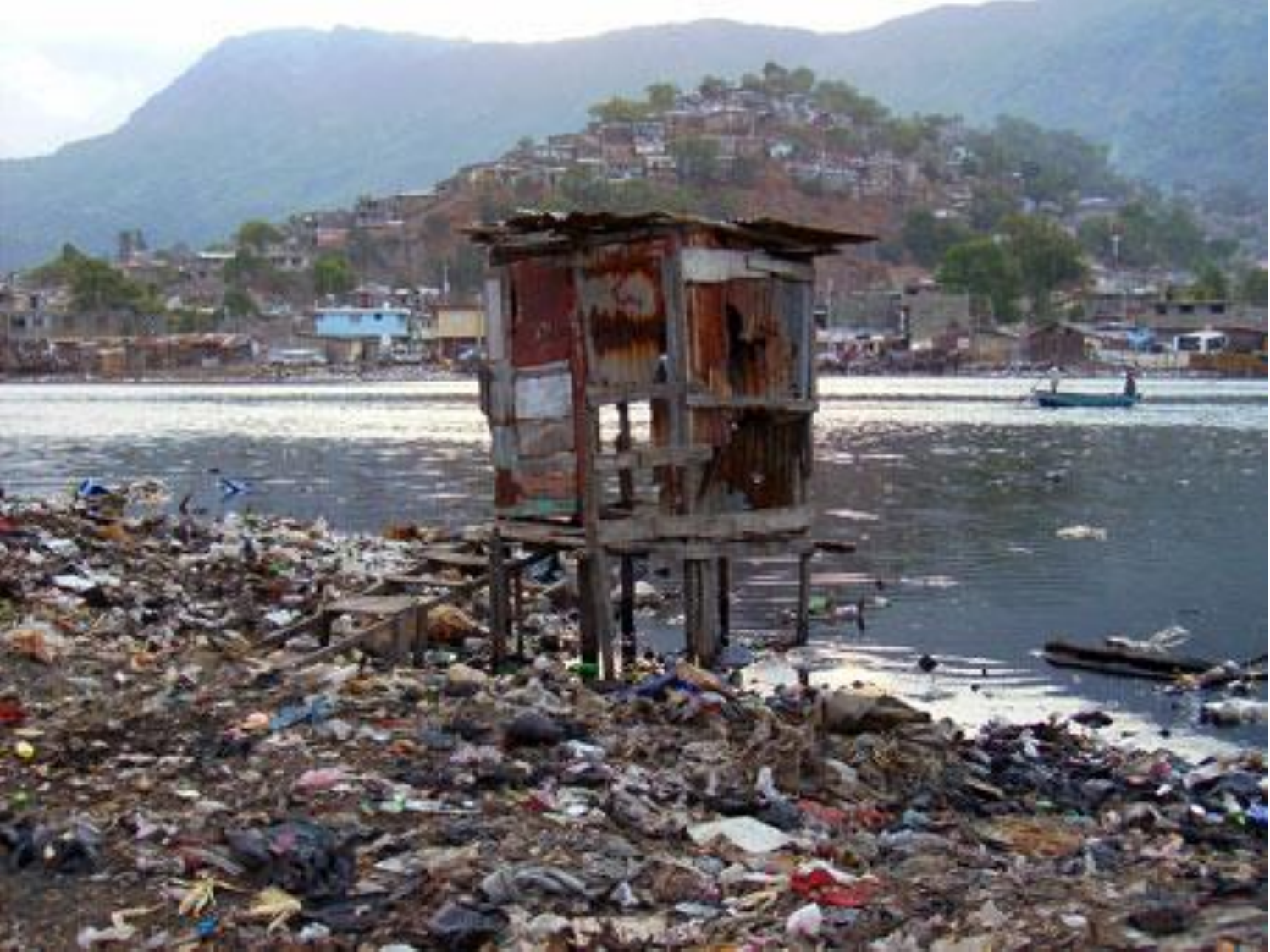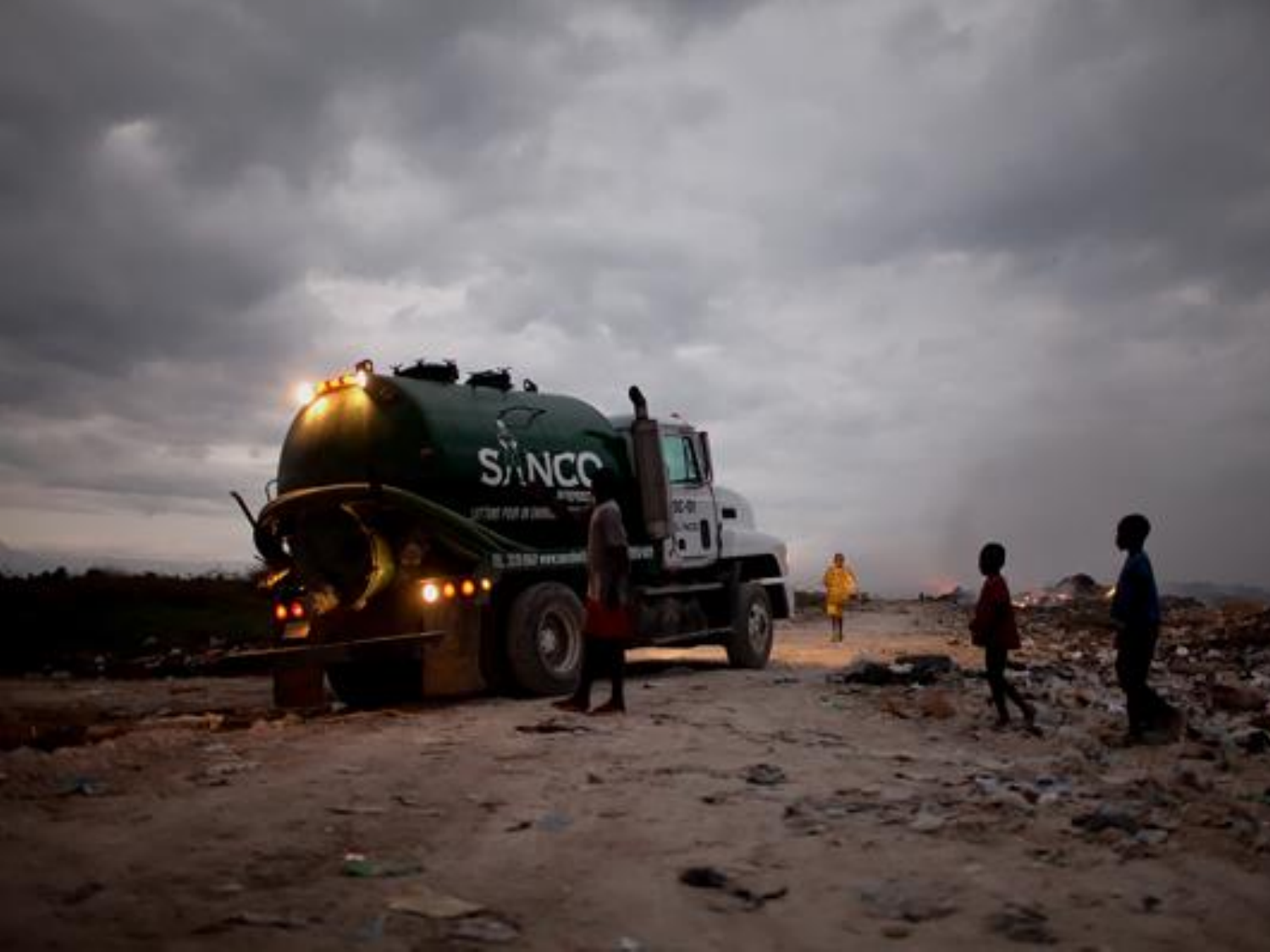# Background

- Market-based approaches to controlling environmental pollution rely on the establishment of **rights** and **pricing**
- Example: carbon
- Public has rights to global climate as a common resource
- Prices for carbon emissions to account for detriment to the common good – can be established via a market exchange mechanism
- Carbon credits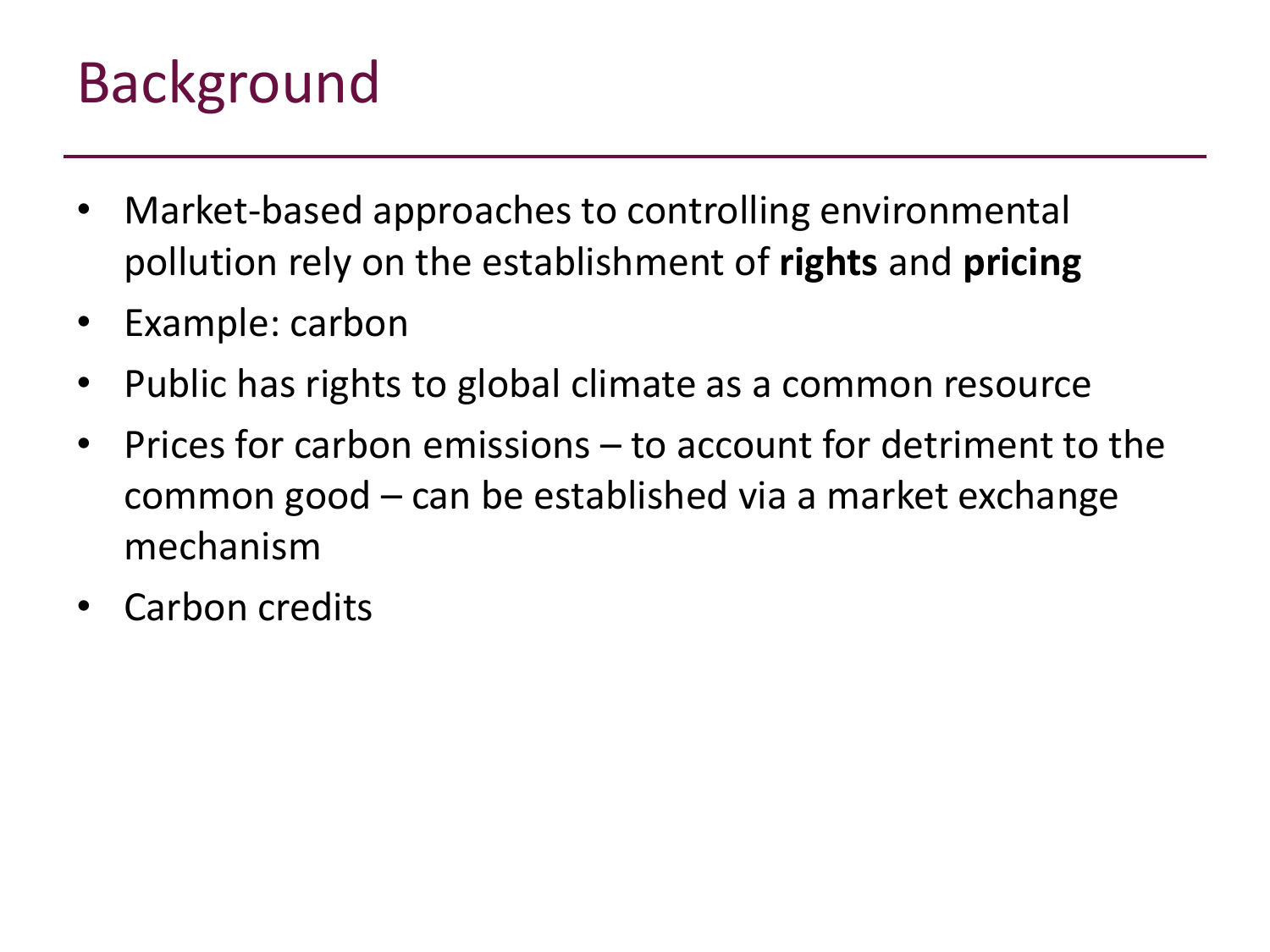# Rights to pollute

- Principles of rights and pricing can apply in reverse: where polluters own the right to contaminate a common resource, parties who are negatively impacted may pay the polluter compensation to control pollution (Coase 1960)
- You can pay me to not pollute a common resource what's it worth to you?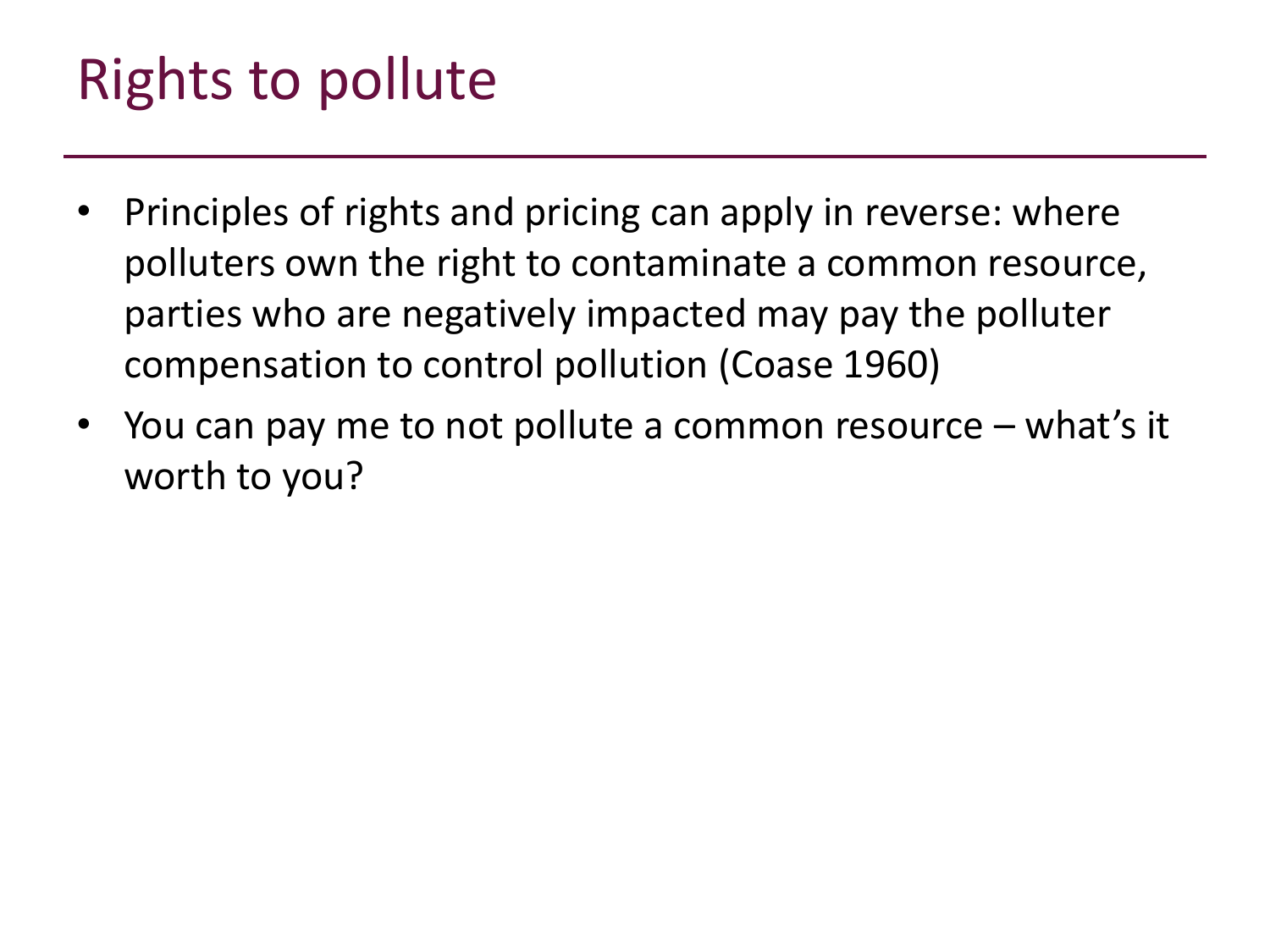

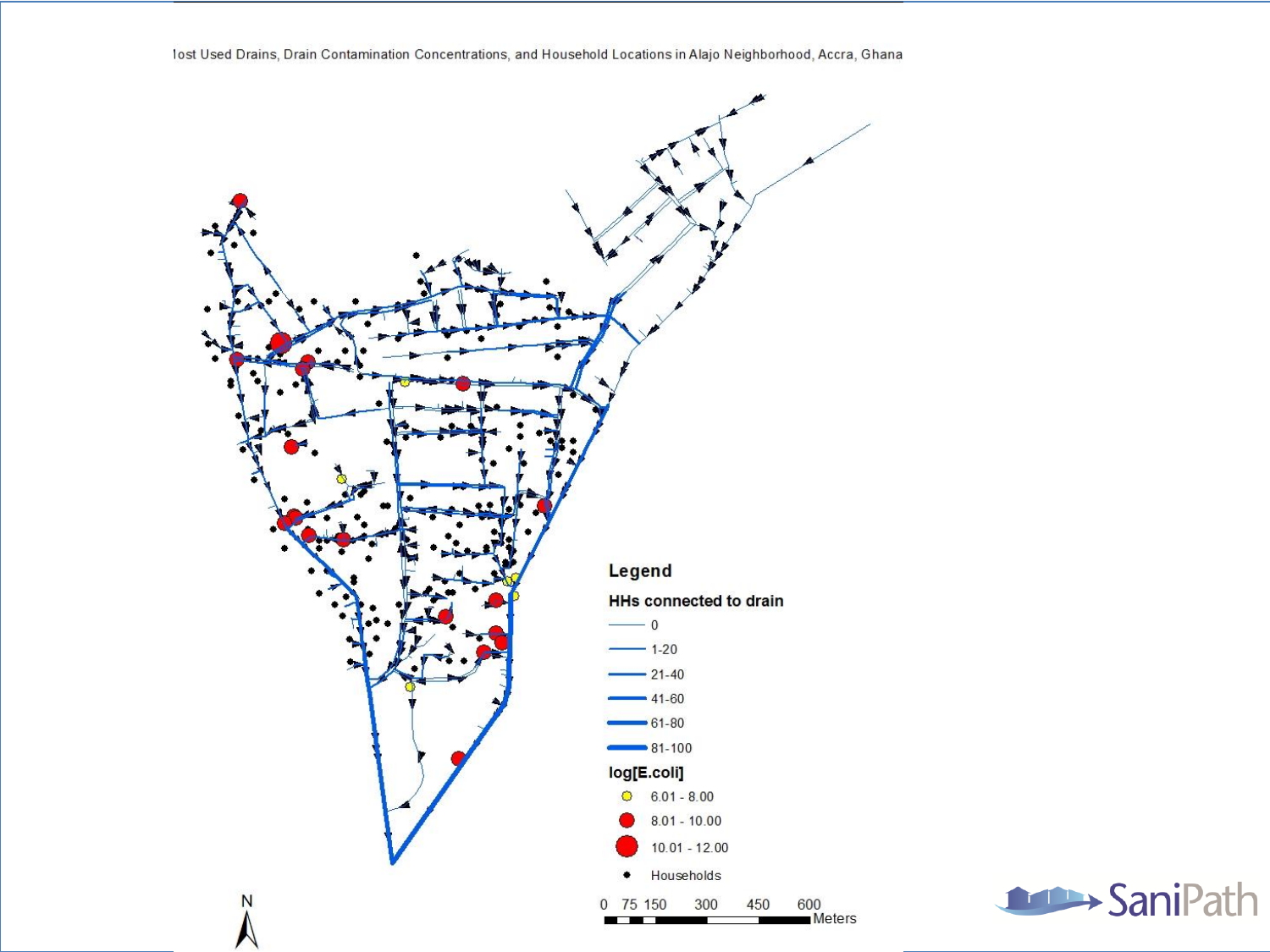#### Question

- Do people own the rights to introduce fecal contamination into the environment?
- It's a biological necessity....
- Costs are borne by the public and commons
- Economic impacts of poor sanitation can be (and have been) estimated at local, sub-national, and national levels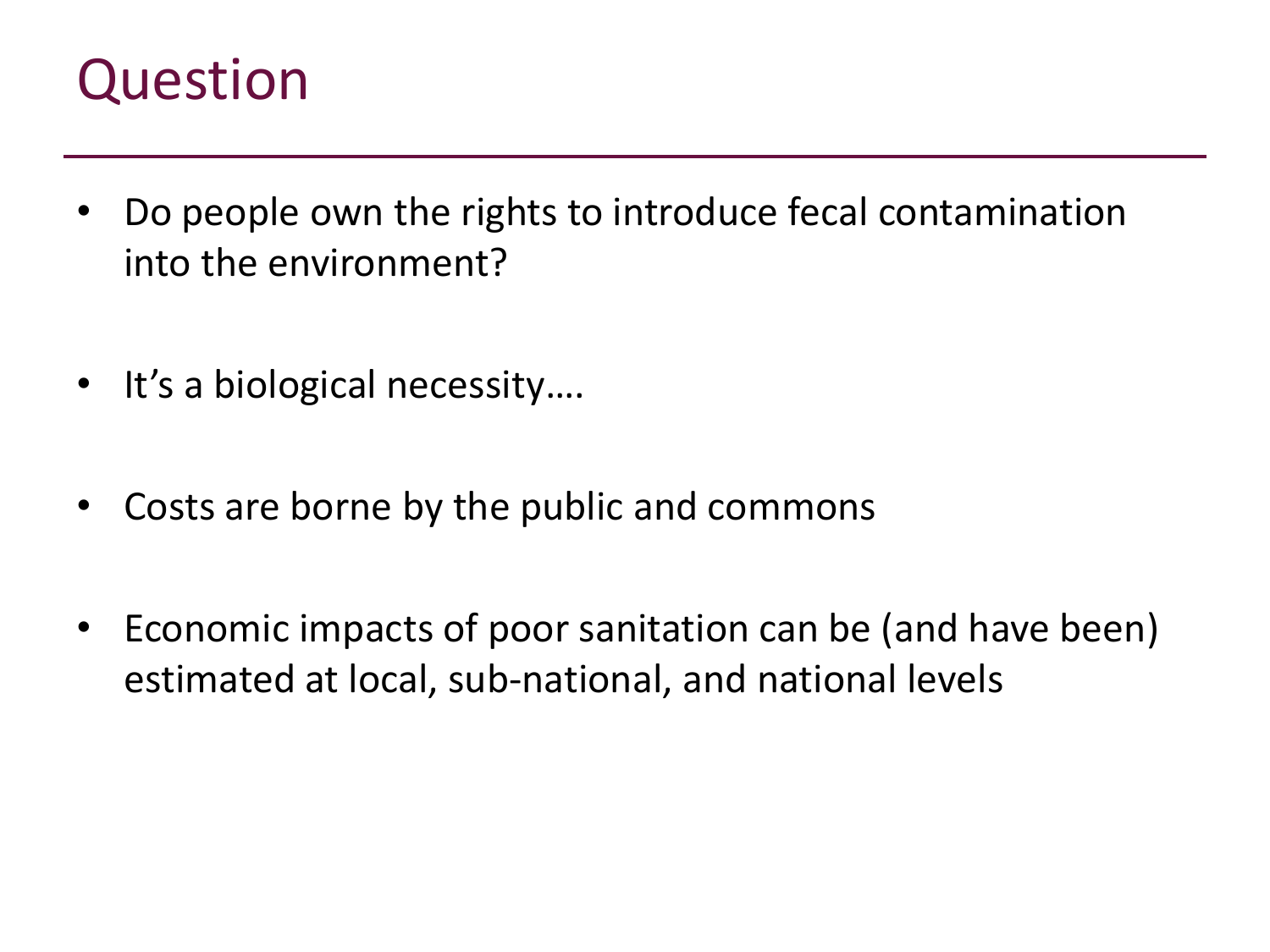#### Sanitation credits

- Public or private investment to reduce fecal contamination by paying actors to adequately contain / treat waste that otherwise carry a risk of exposure
- Potential mechanism for output-based aid, development impact bonds, and infusing additional capital into the sanitation space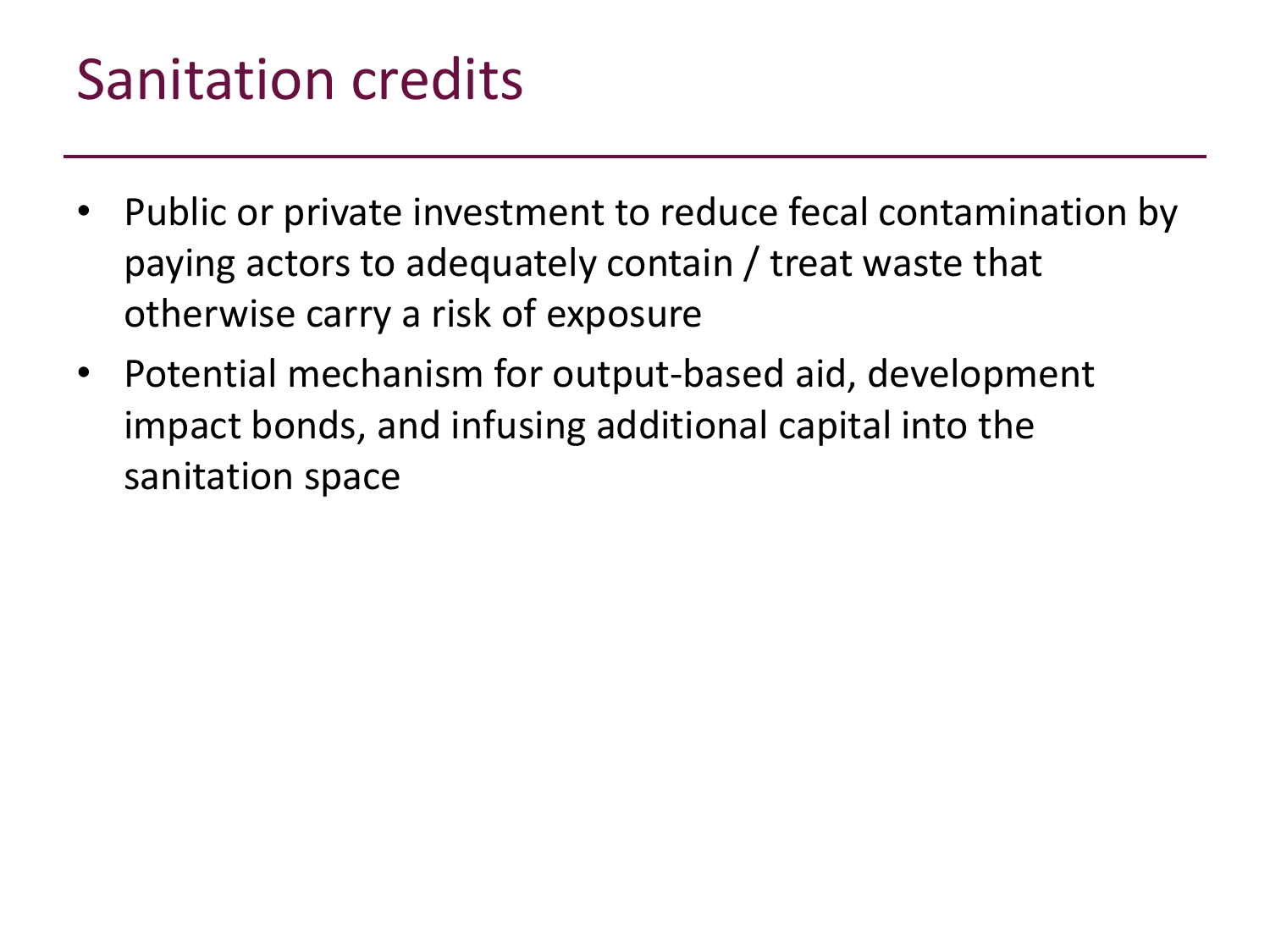# Who would be eligible for credits?

- **Individuals**
- Groups
- Municipalities
- Government ministries
- Actors who safely manage fecal wastes, including but not limited to **operators of infrastructure, processes, and technologies**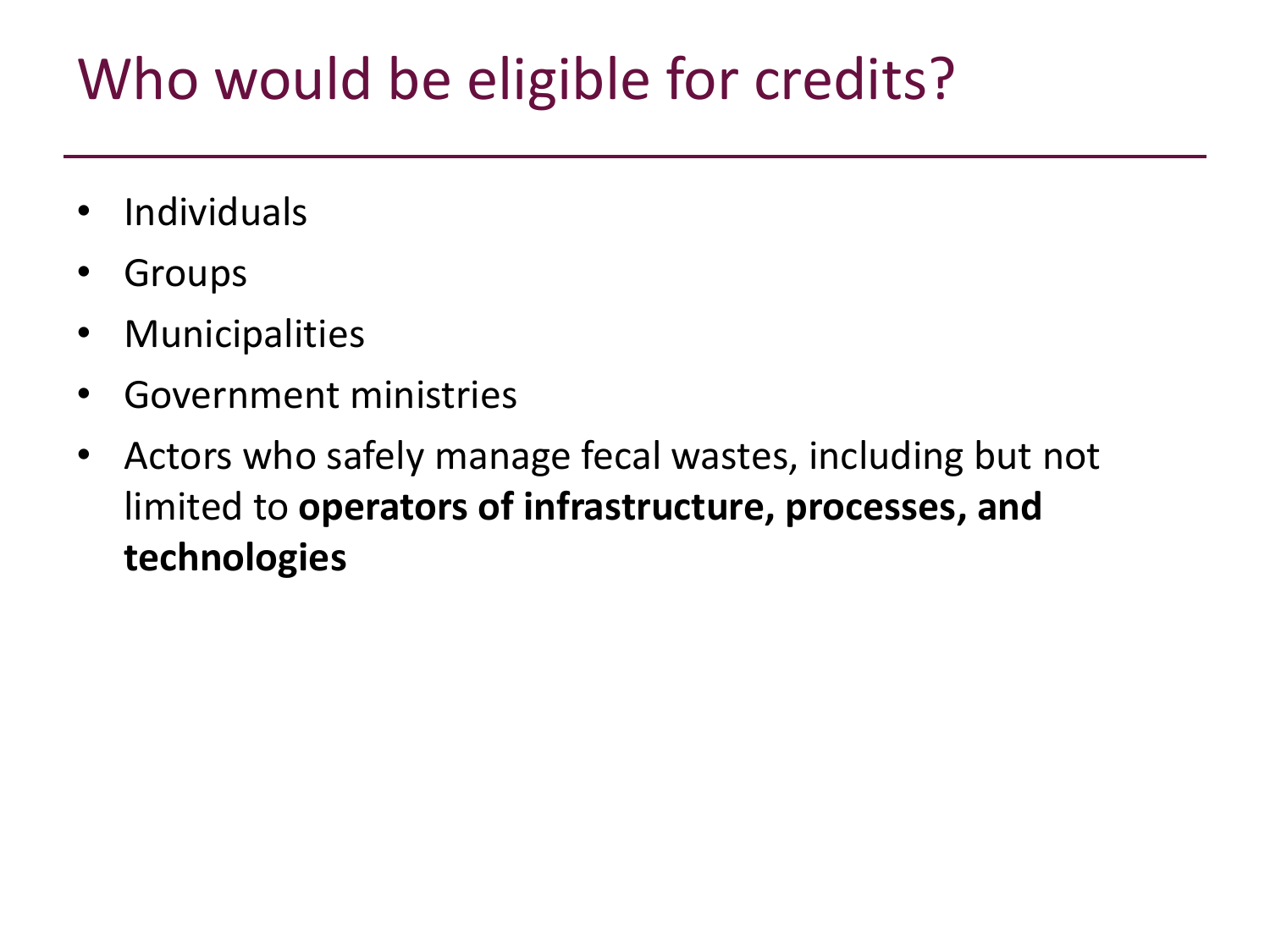# Setting prices

- Option 1. Estimating societal (health + other) costs borne by uncontained fecal wastes on a per-ton basis
- Option 2. Using quantitative risk modeling to estimate the health and resulting economic burden as a result of fecal waste exposures. Costs calculated per volume
- May be locally variable as different locales have different risks and cost burdens of poor sanitation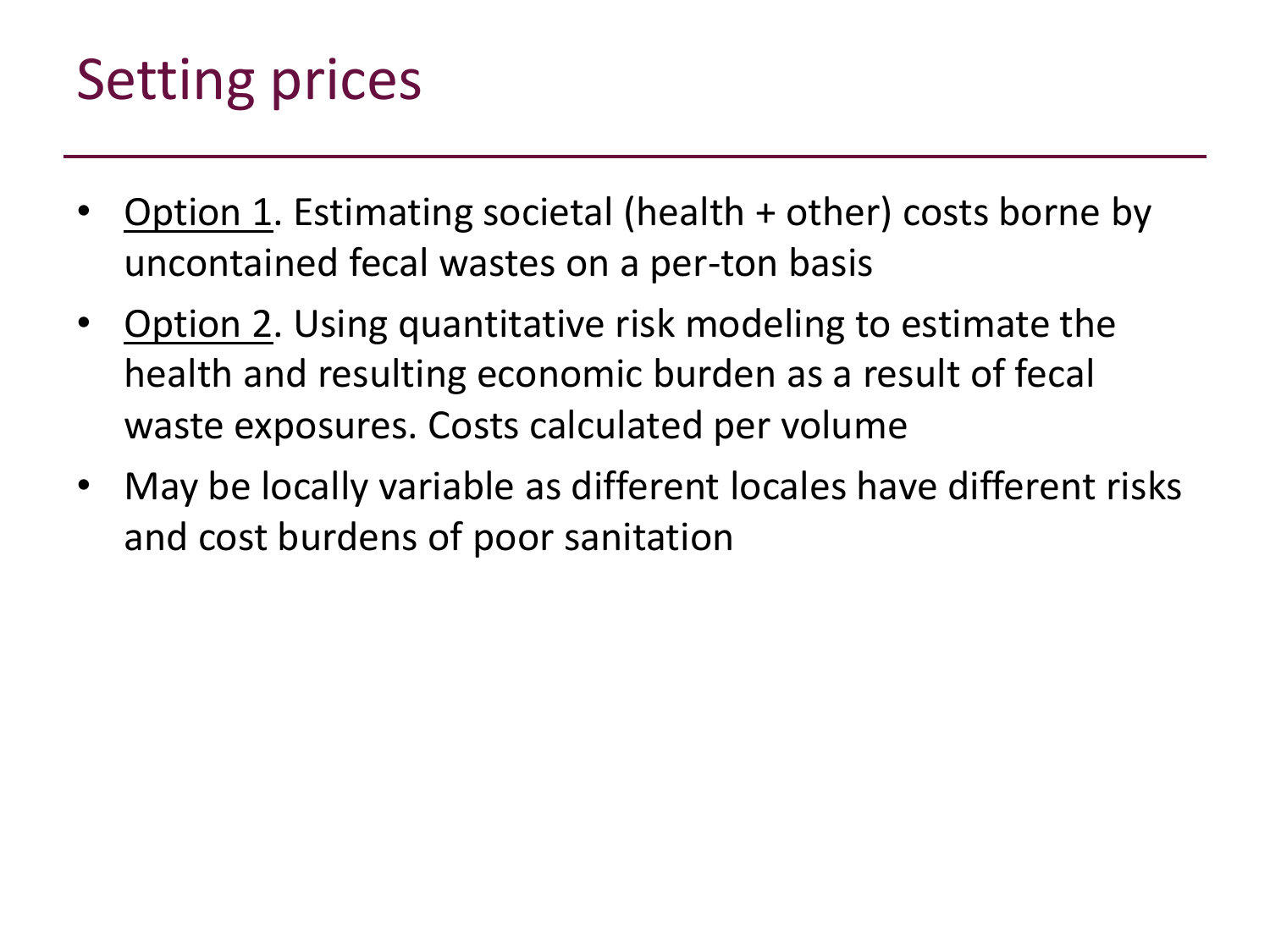#### Option 1: Macro-estimates of economic and social costs

- Use national or international economic analyses of the attributable costs due to poor sanitation
- Derive per capita costs for effectively containing wastes from one person
- Aggregate at village, city, or country level to establish costs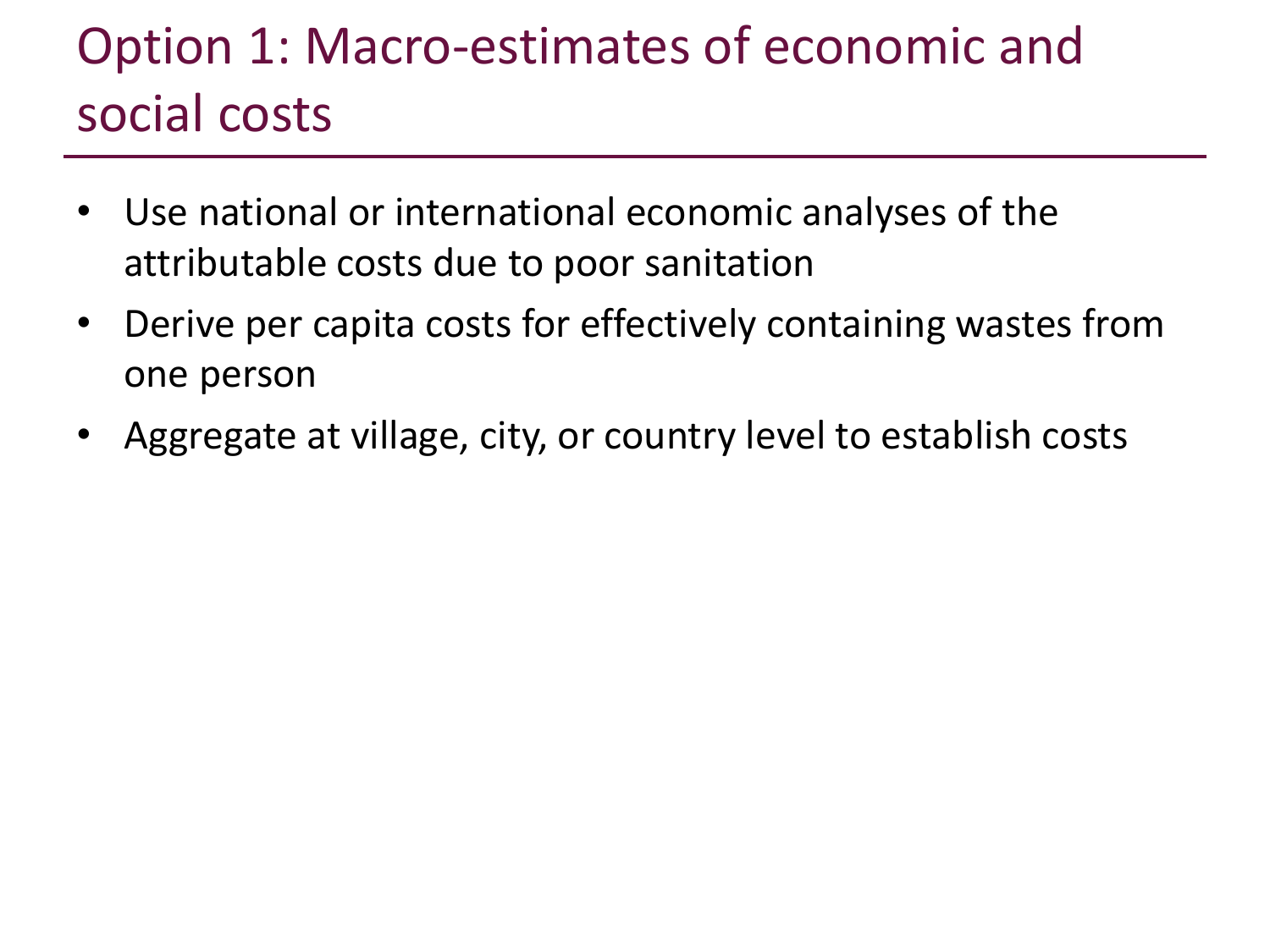## Option 2: Risk-based approach

- Infection risks due to exposure to feces  $\rightarrow$  health risk modeling  $\rightarrow$  Disability Adjusted Life Years (DALYs) estimates  $\rightarrow$  cost-per-DALY sets price
- Various approaches used to set per-DALY prices
- Many assumptions involved
- Focus would be on health burden
- Health burden estimates could also be used in a development impact bond framework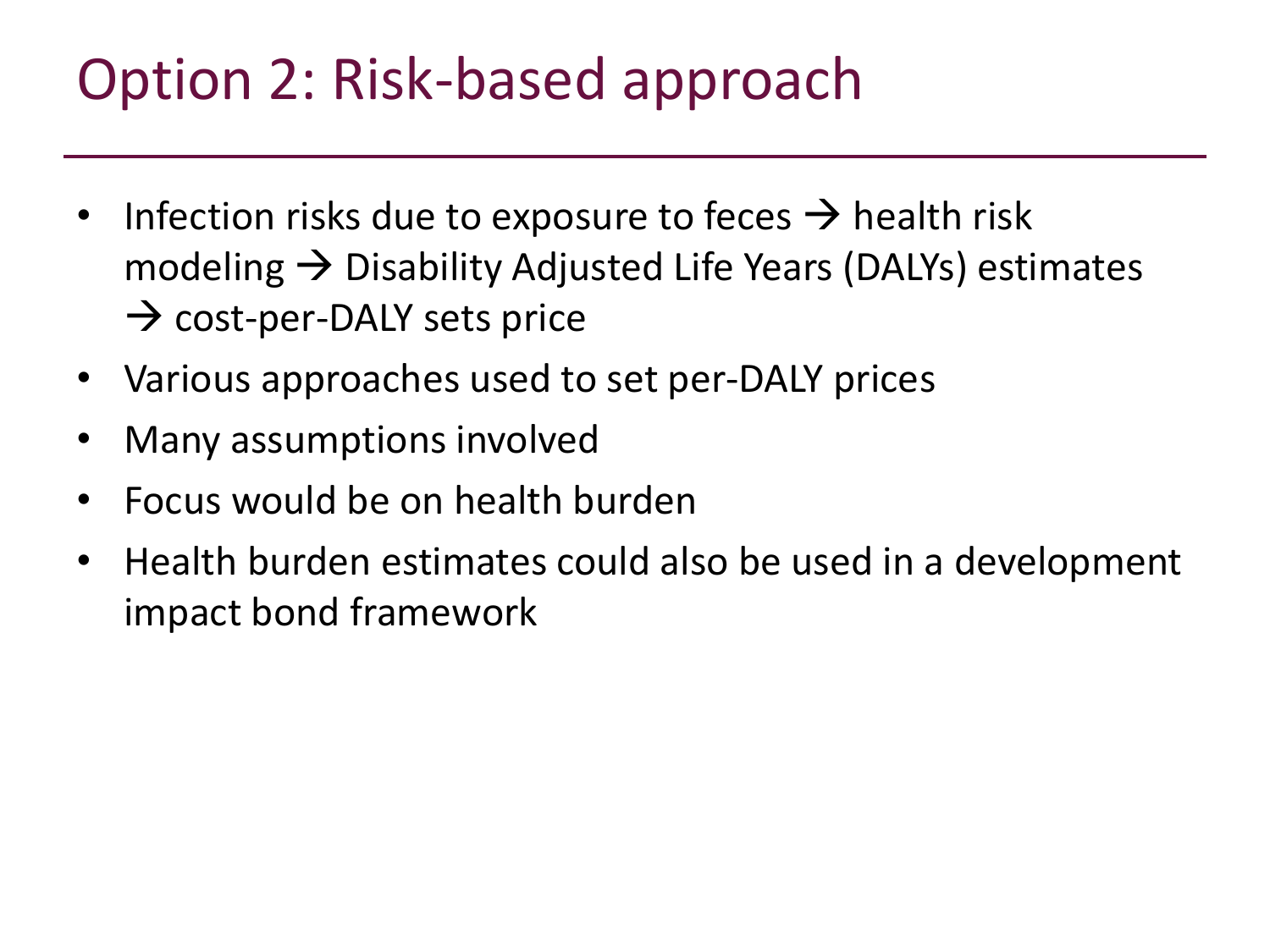## Existing parallels

- Not completely new concept.
- NGOs focusing on ecological sanitation value feces for its future use in fertilizer, and thereby ensure its safe containment, transport, and reuse.
- Local government in Ahmedabad, India (2015) provided small financial incentives to encourage use of public toilets, encouraging "good behaviors."
- Other examples exist
- Not directly paying for the health costs of sanitation, but show that value can be placed on (the lack of) fecal contamination.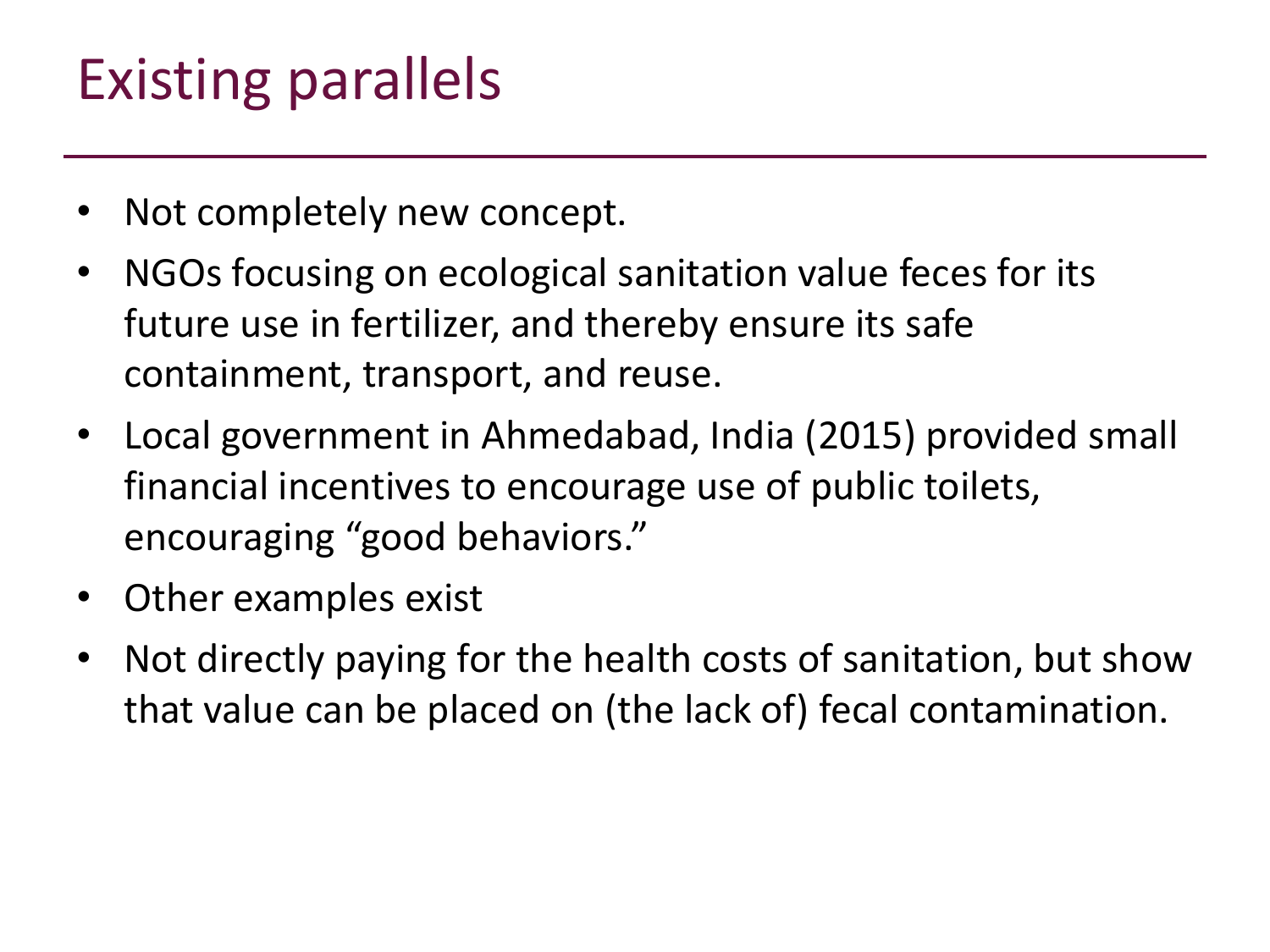# Illustrative pricing for a village

- Assuming an annual loss of USD 54 billion due to poor sanitation, with 700 million people contributing to harmful sludge and 71% of this (i.e., USD 39 billion) being the net health cost, with the remaining being the time cost (simplistic example based on macro-level costs)
- Value of containing all fecal waste in this village = ~USD\$54,000
- Same order of magnitude as running a comprehensive fecal sludge removal service for such a village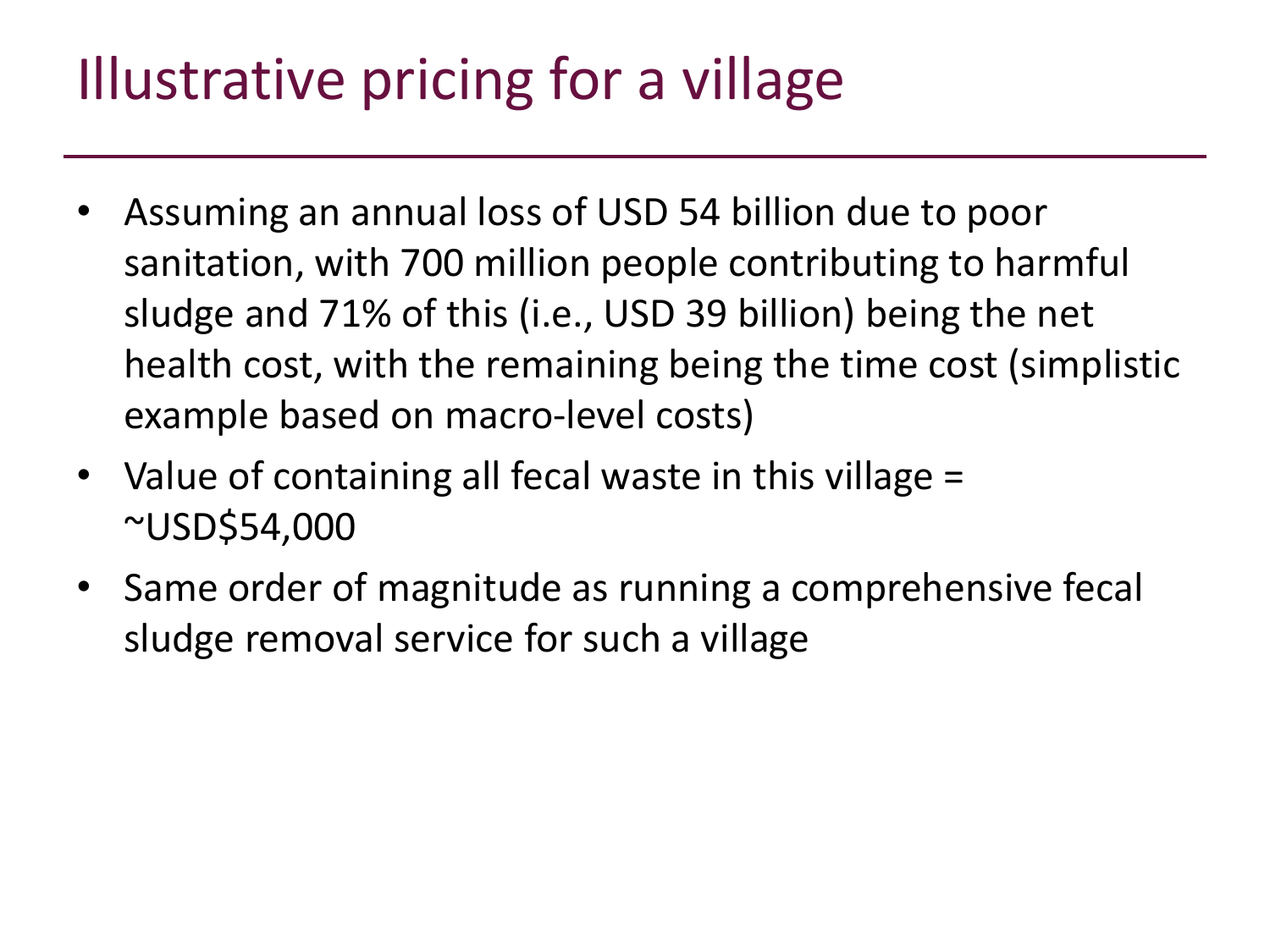#### Potential advantages

- **Catalyzing participation** by a broad range of investors in scaling sanitation, including private, donor, and civil society actors;
- **Increasing flexibility** to support innovative, small-scale, or more sustainable FSM solutions; and,
- **Driving** cost **efficiencies**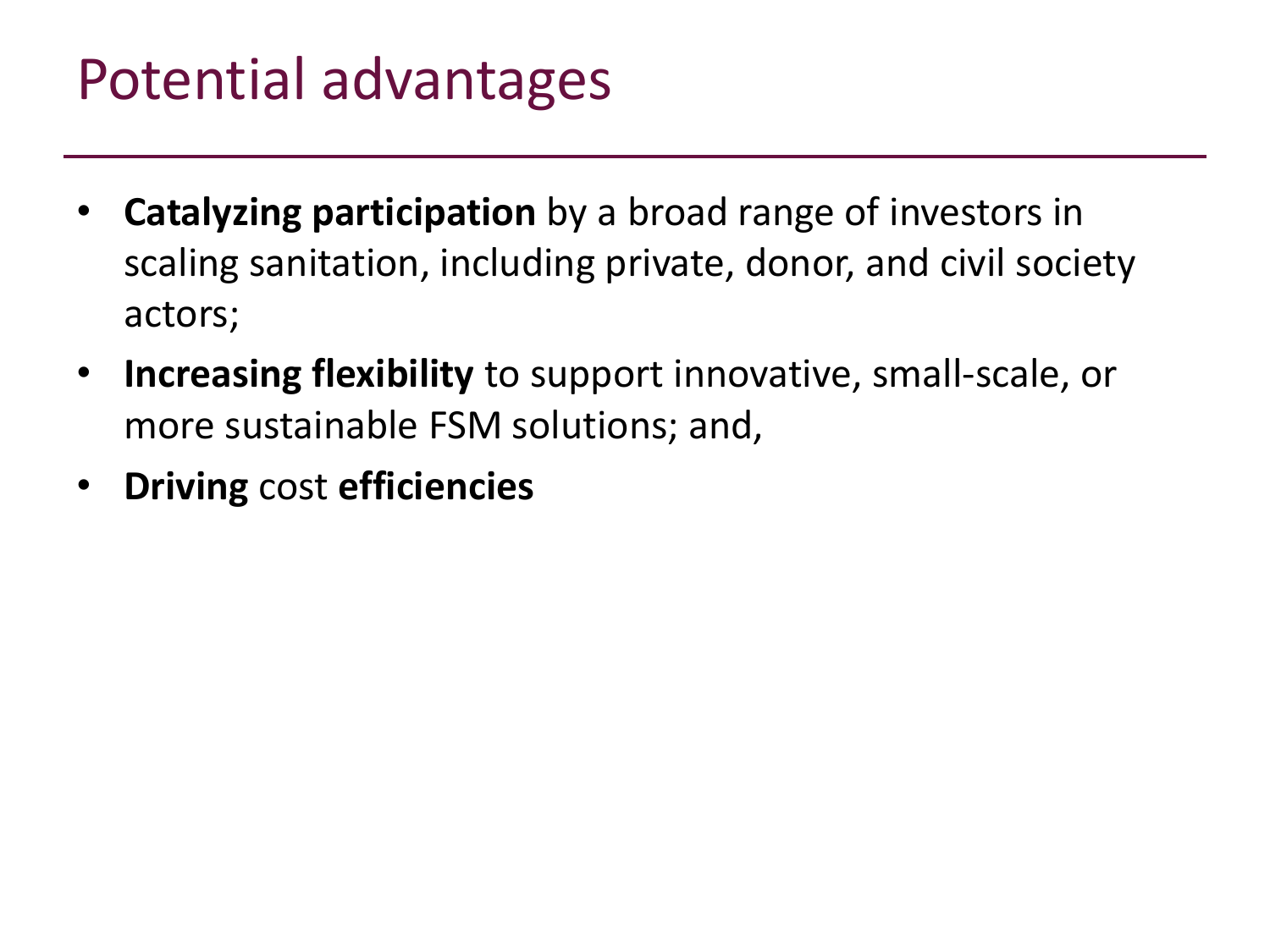# Integration with SDGs

- Sanitation credits based on "mass of fecal waste safely managed" could also *incentivize* the development of technologies, services, and infrastructure that are effective in meeting the primary sanitation goals
- SDG 6 explicitly names *safely-managed excreta* as the ultimate outcome for properly-managed sanitary services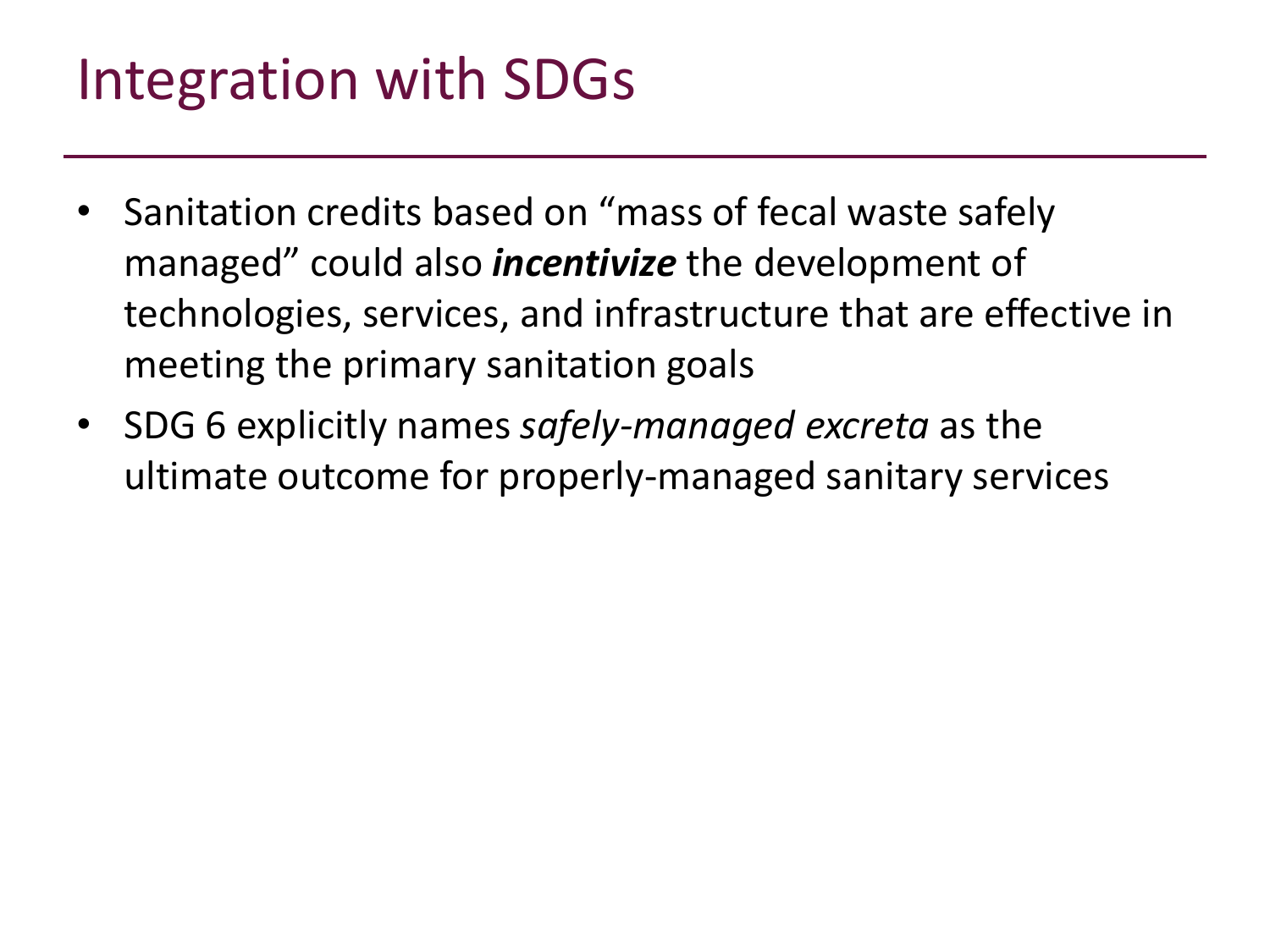## Potential challenges

- **Determining proper pricing** among stakeholders;
- **Defining the** spatial-temporal **scale** of the impacted resources (i.e., defining the common good and who is impacted across scales); and,
- **Mitigating** the potential for **unintended consequences**, including negatively influencing existing public financing models for FSM